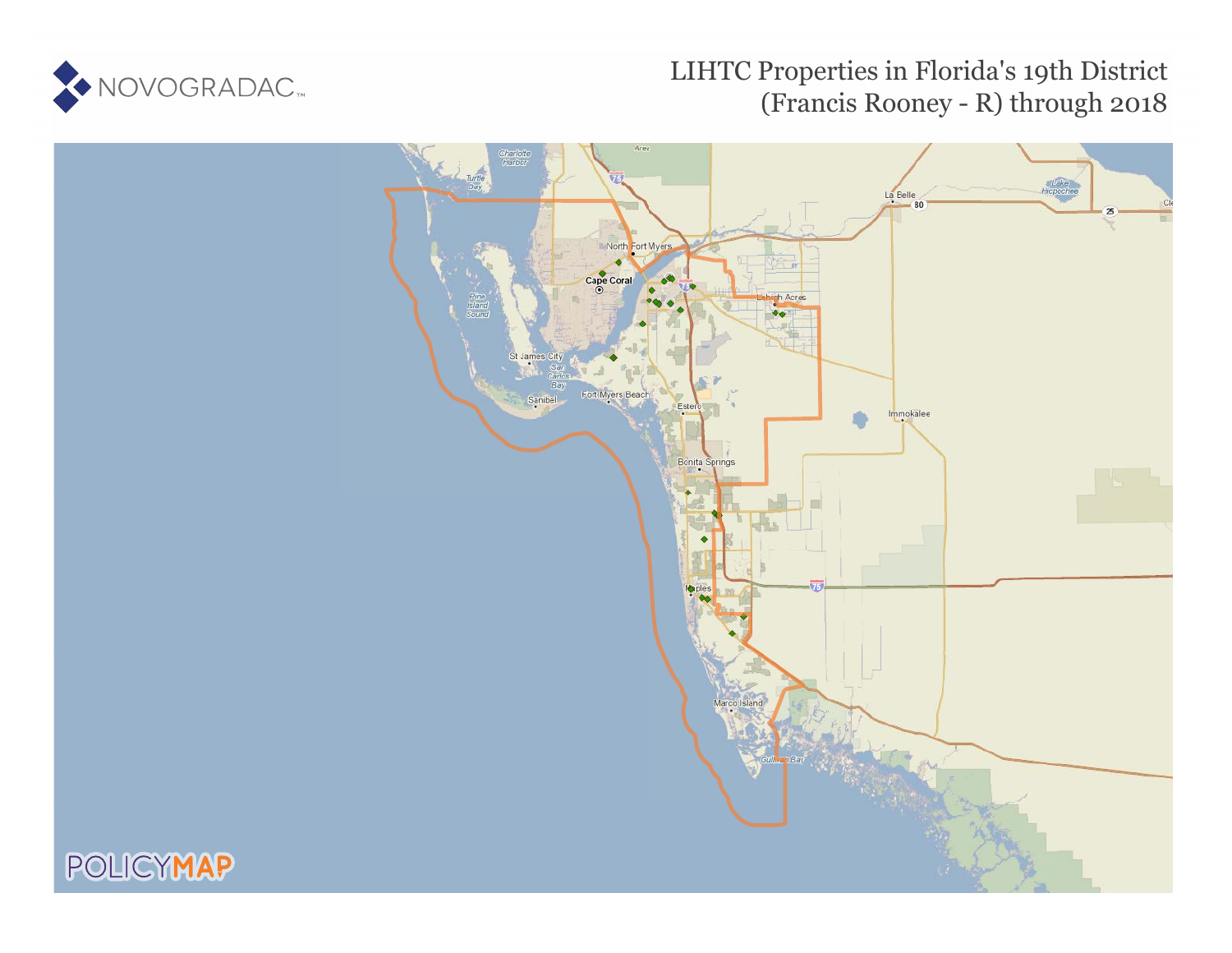| <b>Project Name</b>                                   | <b>Address</b>                                         | <b>City</b>       | <b>State</b> | <b>Zip Code</b> | Nonprofit<br><b>Sponsor</b> | <b>Allocation</b><br>Year | Annual<br><b>Allocated</b><br><b>Amount</b> | in Service           | <b>Year Placed Construction</b><br><b>Type</b> | <b>Total</b><br><b>Units</b> | Low<br><b>Income</b><br><b>Units</b> | <b>Rent or</b><br><b>Income</b><br><b>Ceiling</b> | <b>Credit</b><br><b>Percentag Exempt</b><br>$\mathbf{e}$ | Tax-<br><b>Bond</b> | <b>HUD Multi-</b><br><b>Family</b><br><b>Financing/Rent</b><br>al Assistance |
|-------------------------------------------------------|--------------------------------------------------------|-------------------|--------------|-----------------|-----------------------------|---------------------------|---------------------------------------------|----------------------|------------------------------------------------|------------------------------|--------------------------------------|---------------------------------------------------|----------------------------------------------------------|---------------------|------------------------------------------------------------------------------|
| LAGO DEL SOL                                          | <b>10770 CLEAR</b><br><b>LAKE LOOP</b>                 | FT MYERS          | FL           | 33908           | No                          | 1997                      | \$1,688,643                                 | 1997                 | Not Indicated                                  | 376                          | 376                                  | 60% AMGI                                          | 70%<br>present<br>value                                  | No                  |                                                                              |
| <b>HERON PARK</b>                                     | <b>2105 SCRUB</b><br><b>OAK CIR</b>                    | <b>NAPLES</b>     | FL.          | 34112           | No                          | 1998                      | \$0                                         | 1998                 | <b>New Construction</b>                        | 248                          | 248                                  |                                                   | 30%<br>present<br>value                                  | Yes                 |                                                                              |
| <b>BRITTANY</b>                                       | $4054\text{ WINKLER}$ FORT MYERS AVE                   |                   | FL           | 33916           | No                          | 1998                      | \$0                                         | 1999                 | <b>New Construction</b>                        | 208                          | 207                                  |                                                   | 70%<br>present<br>value                                  | No                  |                                                                              |
| <b>SUMMER LAKES II</b>                                | $5600$ JONQUIL $\,$ NAPLES CIRCLE                      |                   | FL.          | 34109           | No                          | 2008                      | \$1,006,461                                 | 2007                 | Not Indicated                                  | 276                          | 276                                  | 60% AMGI                                          | 30%<br>present<br>value                                  | Yes                 |                                                                              |
| <b>MAPLE CREST</b>                                    | $3625$ HIDDEN $$\rm FT~MYERS$$ TREE LN                 |                   | FL           | 33901           | No                          | 2009                      | \$1,278,333                                 | 2008                 | <b>New Construction</b>                        | 118                          | 118                                  | 60% AMGI                                          | 70%<br>present<br>value                                  | No.                 |                                                                              |
| RENAISSANCE<br>PRESERVE SENIOR                        | $4221\,\mathrm{OTHELLO}$ $_{\mathrm{FT}\,MYERS}$<br>LN |                   | ${\rm FL}$   | 33916           | No                          | 2008                      | \$814,456                                   | 2009                 | <b>New Construction</b>                        | 120                          | 120                                  | 60% AMGI                                          | 30%<br>present<br>value                                  | Yes                 |                                                                              |
| EAST POINTE PLACE 3501 DALE ST FT MYERS               |                                                        |                   | FL.          | 33916           |                             | Insufficient<br>Data      | \$0                                         | Insufficient<br>Data | Not Indicated                                  | 86                           | $\bf{0}$                             |                                                   | Not<br>Indicated                                         |                     |                                                                              |
| HOMES OF<br><b>RENAISSANCE</b><br>PRESERVE I          | 4211 ROMEO<br><b>LANE</b>                              | FT MYERS          | FL.          | 33916           | No                          | 2012                      | \$135,107                                   | 2011                 | <b>New Construction</b>                        | 96                           | 96                                   | 60% AMGI                                          | 70%<br>present<br>value                                  | No                  |                                                                              |
| <b>HOMES OF</b><br><b>RENAISSANCE</b><br>PRESERVE II  | 4240<br><b>MICHIGAN</b><br><b>AVE LINK</b>             | <b>FORT MYERS</b> | FL.          |                 | No                          | 2012                      | \$1,510,000                                 | 2012                 | <b>New Construction</b>                        | 88                           | 88                                   | 60% AMGI                                          | 70%<br>present<br>value                                  | No                  | No                                                                           |
| <b>COLLEGE PARK</b>                                   | 6435 COLLEGE NAPLES<br>PARK CIR                        |                   | ${\rm FL}$   | 34113           | No                          | 2000                      | \$0                                         | 1991                 | <b>New Construction</b>                        | 210                          | 210                                  |                                                   | 30%<br>present<br>value                                  | Yes                 |                                                                              |
| <b>AVALON APTS</b>                                    | 2452 STELLA<br><b>ST</b>                               | <b>FORT MYERS</b> | FL           | 33901           | No                          | 1993                      | \$0                                         | 1993                 | Acquisition and<br>Rehab                       | 14                           | 14                                   |                                                   | <b>Both 30%</b><br>and 70%<br>present<br>value           | No                  |                                                                              |
| <b>WINDSONG CLUB</b>                                  | 11086<br>WINDSONG<br>CIR                               | <b>NAPLES</b>     | ${\rm FL}$   | 34109           | No                          | 1991                      | S <sub>0</sub>                              | 1993                 | <b>New Construction</b>                        | 120                          | 120                                  |                                                   | 70%<br>present<br>value                                  | No                  |                                                                              |
| <b>HOMES OF</b><br><b>RENAISSANCE</b><br>PRESERVE III | 4211 ROMEO<br><b>LANE</b>                              | FT. MYERS         | FL           | 33916           | No                          | 2014                      | \$1,020,975                                 | 2016                 | <b>New Construction</b>                        | 72                           | 72                                   | 60% AMGI                                          | 70%<br>present<br>value                                  | No                  |                                                                              |

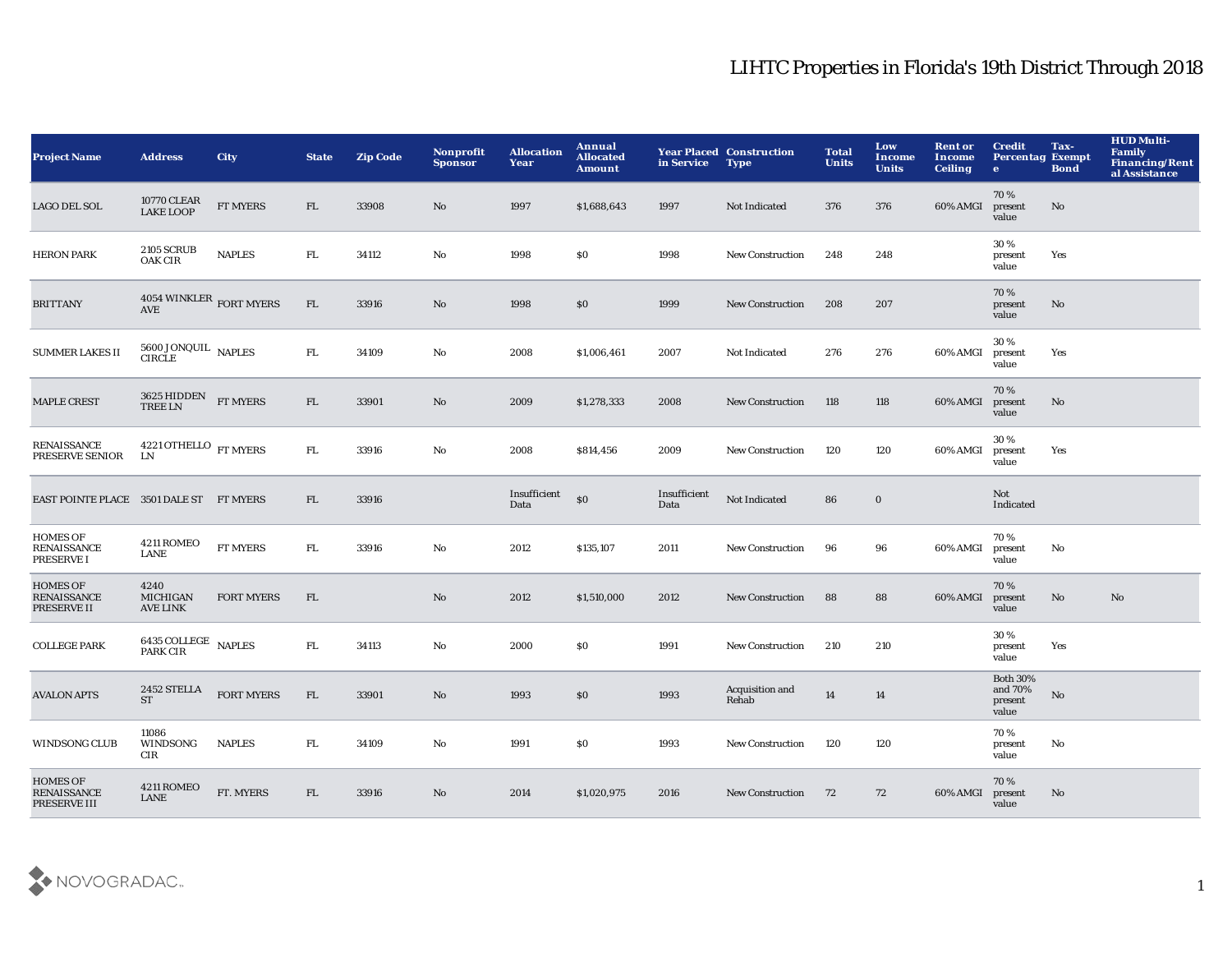| <b>Project Name</b>                                                                                                                                    | <b>Address</b>                               | <b>City</b>            | <b>State</b> | <b>Zip Code</b> | Nonprofit<br><b>Sponsor</b> | <b>Allocation</b><br>Year | Annual<br><b>Allocated</b><br><b>Amount</b> | in Service | <b>Year Placed Construction</b><br><b>Type</b> | <b>Total</b><br><b>Units</b> | Low<br>Income<br><b>Units</b> | <b>Rent or</b><br>Income<br><b>Ceiling</b> | <b>Credit</b><br><b>Percentag Exempt</b><br>$\bullet$ | Tax-<br><b>Bond</b>    | <b>HUD Multi-</b><br><b>Family</b><br>Financing/Rent<br>al Assistance |
|--------------------------------------------------------------------------------------------------------------------------------------------------------|----------------------------------------------|------------------------|--------------|-----------------|-----------------------------|---------------------------|---------------------------------------------|------------|------------------------------------------------|------------------------------|-------------------------------|--------------------------------------------|-------------------------------------------------------|------------------------|-----------------------------------------------------------------------|
| PARK PLACE APTS II<br>(LEHIGH ACRES)                                                                                                                   | 146<br>RD S                                  | HOMESTEAD LEHIGH ACRES | <b>FL</b>    | 33936           | No                          | 1993                      | \$0                                         | 1994       | New Construction                               | 35                           | 35                            |                                            | 70%<br>present<br>value                               | No                     |                                                                       |
| <b>BEAR CREEK -</b><br><b>NAPLES</b>                                                                                                                   | 2367 BEAR<br>CREEK DRIVE                     | <b>NAPLES</b>          | FL           | 33942           | $\mathbf{N}\mathbf{o}$      | 1995                      | \$700,077                                   | 1995       | Not Indicated                                  | 120                          | 120                           | 60% AMGI                                   | 70%<br>present<br>value                               | $\mathbf{N}\mathbf{o}$ |                                                                       |
| <b>JASMINE CAY</b>                                                                                                                                     | 100 JASMINE<br><b>CIR</b>                    | <b>NAPLES</b>          | ${\rm FL}$   | 34102           |                             | 1996                      | \$0                                         | 1995       | Not Indicated                                  | 72                           | 72                            |                                            | 70%<br>present<br>value                               | No                     |                                                                       |
| <b>EDISTO LAKE APTS</b>                                                                                                                                | 10700 CLEAR<br>LAKE LOOP                     | <b>FORT MYERS</b>      | FL.          | 33908           | Yes                         | 1997                      | \$0                                         | 1997       | <b>New Construction</b>                        | 376                          | 376                           |                                            | 70%<br>present<br>value                               | No                     |                                                                       |
| TURTLE CREEK APTS                                                                                                                                      | 1130 TURTLE<br>CREEK BLVD                    | <b>NAPLES</b>          | FL.          | 34110           | No                          | 1997                      | \$0                                         | 1997       | New Construction                               | 269                          | 268                           |                                            | 30%<br>present<br>value                               | Yes                    |                                                                       |
| <b>STERLING MANOR</b>                                                                                                                                  | 125 NE TENTH CAPE CORAL<br>PL                |                        | FL           | 33909           | Yes                         | 1997                      | $\$0$                                       | 1999       | <b>New Construction</b>                        | 64                           | 64                            |                                            | 70%<br>present<br>value                               | No                     |                                                                       |
| <b>WESTCHASE</b>                                                                                                                                       | <b>3810 METRO</b><br><b>PKWY</b>             | FT MYERS               | ${\rm FL}$   | 33916           | $\mathbf{N}\mathbf{o}$      | 2000                      | \$0                                         | 1999       | New Construction                               | 352                          | 352                           |                                            | 30%<br>present<br>value                               | Yes                    |                                                                       |
| <b>CORAL VILLAGE</b>                                                                                                                                   | 121 NE TENTH CAPE CORAL<br>PL                |                        | FL           | 33909           |                             | 1999                      | \$0                                         | 1999       | Not Indicated                                  | 64                           | 64                            |                                            | 70%<br>present<br>value                               | No                     |                                                                       |
| <b>BRITTANY I</b>                                                                                                                                      | $4050\, {\rm WINKLER} \over {\rm FT\,MYERS}$ |                        | FL.          | 33916           |                             | 2000                      | \$0                                         | 1999       | <b>Not Indicated</b>                           | 208                          | 208                           |                                            | 70%<br>present<br>value                               | No                     |                                                                       |
| <b>BERNWOOD TRACE</b>                                                                                                                                  | 9804<br><b>BERNWOOD</b><br>PL DR             | <b>FT MYERS</b>        | FL.          | 33966           | No                          | 2000                      | \$0                                         | 2000       | New Construction                               | 340                          | 340                           |                                            | 30 %<br>present<br>value                              | Yes                    |                                                                       |
| <b>BRITTANY II</b>                                                                                                                                     | $4050\,\mbox{WINKLER}$ FORT MYERS AVE EXT    |                        | FL           | 33916           | No                          | 2000                      | \$0                                         | 2000       | <b>New Construction</b>                        | 112                          | 112                           |                                            | 30 %<br>present<br>value                              | Yes                    |                                                                       |
| $\begin{matrix} \text{CROS SINGS AT CAPE} & \text{1150 HANCOCK} & \text{CAPE CORAL} \\ \text{CRAL} & \text{CRR BLVD} & \text{CAPE CORAL} \end{matrix}$ |                                              |                        | FL           | 33909           | $\mathbf{N}\mathbf{o}$      | 1999                      | \$0                                         | 2000       | <b>New Construction</b>                        | 168                          | 168                           |                                            | 30 %<br>present<br>value                              | Yes                    |                                                                       |
| <b>WHISTLER'S COVE</b>                                                                                                                                 | 11420<br>WHISTLERS<br><b>COVE CIR</b>        | <b>NAPLES</b>          | FL.          | 34113           | No                          | 2000                      | \$0                                         | 2000       | <b>New Construction</b>                        | 240                          | 237                           |                                            | 30%<br>present<br>value                               | Yes                    |                                                                       |

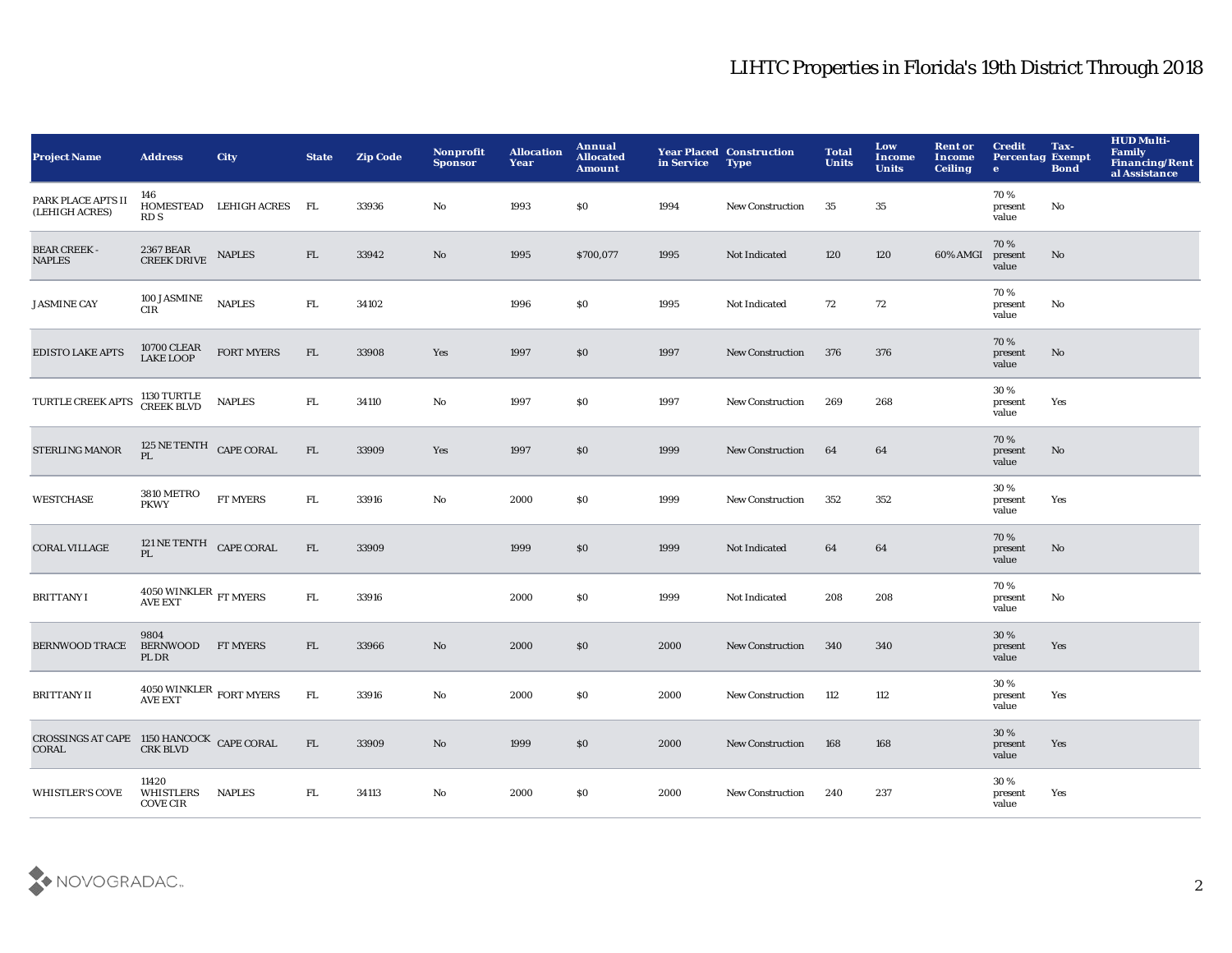| <b>Project Name</b>                                 | <b>Address</b>                              | City              | <b>State</b> | <b>Zip Code</b> | Nonprofit<br><b>Sponsor</b> | <b>Allocation</b><br>Year | Annual<br><b>Allocated</b><br>Amount | in Service Type | <b>Year Placed Construction</b> | <b>Total</b><br><b>Units</b> | Low<br><b>Income</b><br><b>Units</b> | <b>Rent or</b><br>Income<br><b>Ceiling</b> | <b>Credit</b><br><b>Percentag Exempt</b><br>$\mathbf{e}$ | Tax-<br><b>Bond</b> | <b>HUD Multi-</b><br>Family<br>Financing/Rent<br>al Assistance |
|-----------------------------------------------------|---------------------------------------------|-------------------|--------------|-----------------|-----------------------------|---------------------------|--------------------------------------|-----------------|---------------------------------|------------------------------|--------------------------------------|--------------------------------------------|----------------------------------------------------------|---------------------|----------------------------------------------------------------|
| <b>WILD PINES OF</b><br><b>NAPLES II</b>            | <b>2580 WILD</b><br>PINES LN                | <b>NAPLES</b>     | ${\rm FL}$   | 34112           | No                          | 2002                      | \$0                                  | 2001            | <b>New Construction</b>         | 104                          | 104                                  |                                            | 30 %<br>present<br>value                                 | Yes                 |                                                                |
| <b>ANDROS ISLE</b>                                  | 10426<br><b>STAFFORD</b><br><b>CREEK CT</b> | LEHIGH ACRES      | <b>FL</b>    | 33936           | $\mathbf{N}\mathbf{o}$      | 2001                      | \$0                                  | 2002            | <b>New Construction</b>         | 228                          | 228                                  |                                            | 30 %<br>present<br>value                                 | Yes                 |                                                                |
| <b>WESTWOOD (FORT</b><br><b>MYERS</b> )             | 3701 METRO<br><b>PKWY</b>                   | <b>FORT MYERS</b> | FL           | 33916           | No                          | 2001                      | \$0                                  | 2002            | <b>New Construction</b>         | 288                          | 288                                  |                                            | 30 %<br>present<br>value                                 | Yes                 |                                                                |
| <b>WESTWOOD - FORT</b><br><b>MYERS</b>              | 3739 METRO<br><b>PKWY</b>                   | <b>FT MYERS</b>   | ${\bf FL}$   | 33916           |                             | 2002                      | \$0                                  | 2002            | Not Indicated                   | 288                          | 288                                  |                                            | 30 %<br>present<br>value                                 | Yes                 |                                                                |
| <b>VISTA PALMS</b>                                  | 10276<br><b>STAFFORD</b><br><b>CREEK CT</b> | LEHIGH ACRES FL   |              | 33936           |                             | 2003                      | \$0                                  | 2002            | Not Indicated                   | 229                          | 229                                  |                                            | 30%<br>present<br>value                                  | Yes                 |                                                                |
| <b>OAKS AT OMNI 2001</b>                            | 7630 OMNI LN FORT MYERS                     |                   | FL.          | 33905           | $\rm No$                    | 2001                      | \$0                                  | 2003            | <b>New Construction</b>         | 300                          | 300                                  |                                            | 70%<br>present<br>value                                  | No                  |                                                                |
| <b>HAWK'S LANDING</b>                               | 5335 HAWKS<br><b>LANDING DR</b>             | <b>FT MYERS</b>   | FL.          | 33907           | No                          | 2005                      | \$0                                  | 2004            | <b>New Construction</b>         | 204                          | 204                                  |                                            | 30%<br>present<br>value                                  | Yes                 |                                                                |
| <b>SUMMER LAKES</b>                                 | 5520 JONQUIL NAPLES<br><b>LN</b>            |                   | FL.          |                 | No                          | 2005                      | \$0                                  | 2004            | New Construction                | 140                          | 140                                  |                                            | 30 %<br>present<br>value                                 | Yes                 |                                                                |
| <b>GEORGE</b><br><b>WASHINGTON</b><br><b>CARVER</b> | 350 TENTH ST NAPLES<br>N                    |                   | FL           | 34102           | $\mathbf{N}\mathbf{o}$      | 2007                      | \$212,208                            | 2006            | Acquisition and<br>Rehab        | 70                           | 70                                   | 60% AMGI                                   | 30 %<br>present<br>value                                 | Yes                 |                                                                |
| MARINER'S LANDING 2120 CARRELL FT MYERS             |                                             |                   | ${\bf FL}$   | 33901           | No                          | 2003                      | \$825,000                            | 2006            | <b>New Construction</b>         | 112                          | 112                                  | 60% AMGI                                   | 70%<br>present<br>value                                  | No                  |                                                                |
|                                                     |                                             |                   |              |                 |                             |                           |                                      |                 |                                 |                              |                                      |                                            |                                                          |                     |                                                                |
| 36 Projects Reported                                |                                             |                   |              |                 |                             |                           | \$9,191,260                          |                 |                                 | 6,415                        | 6,324                                |                                            |                                                          |                     |                                                                |

Location: Florida's 19th District (Congressional District, 116th)